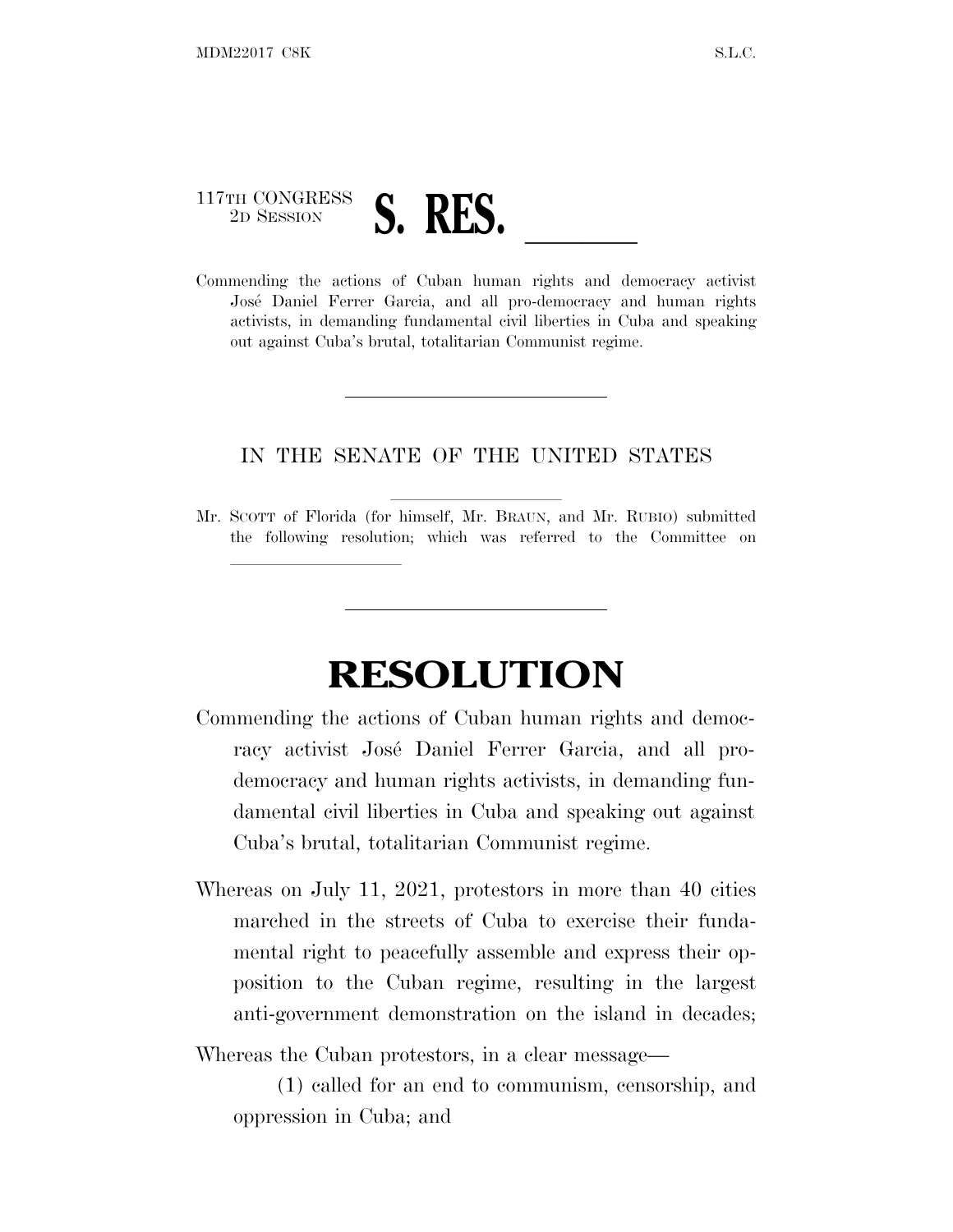2

(2) demanded basic human rights and their Godgiven freedom;

Whereas during the July 2021 protests, in a crude and savage effort to silence the Cuban people, the Communist party—

(1) deployed a wave of terror throughout Cuba by unleashing its secret police and military forces on the peaceful protestors;

(2) harassed and threatened men, women, and children, some of whom were in their homes;

(3) abducted and tortured civil society leaders; and

(4) detained more than 1,300 Cubans, according to media reports;

- Whereas Felix Navarro Rodriguez, a renowned pro-democracy activist who was arrested during the ''Black Spring'' of 2003, is the President of the Pedro Luis Boitel Abraham Democracy Party, and is a member of the Executive Secretariat of the Democratic Action Unity Table (MUAD), was arrested, then charged with the alleged crime of "attack and public disorder'', after merely appearing at a police unit in Cuba to inquire about the status of members of his group who were detained during the July 11 protest;
- Whereas in August 2021, Felix Navarro Rodriguez, in protest of his unlawful arrest, the terrible conditions in which he was being held and the cruelty he suffered in prison, went on a hunger strike for 30 days, remains isolated, is in a delicate state of health, and is restricted from communicating with his family;
- Whereas José Daniel Ferrer Garcia, leader of the Patriotic Union of Cuba (UNPACU), is a Cuban human rights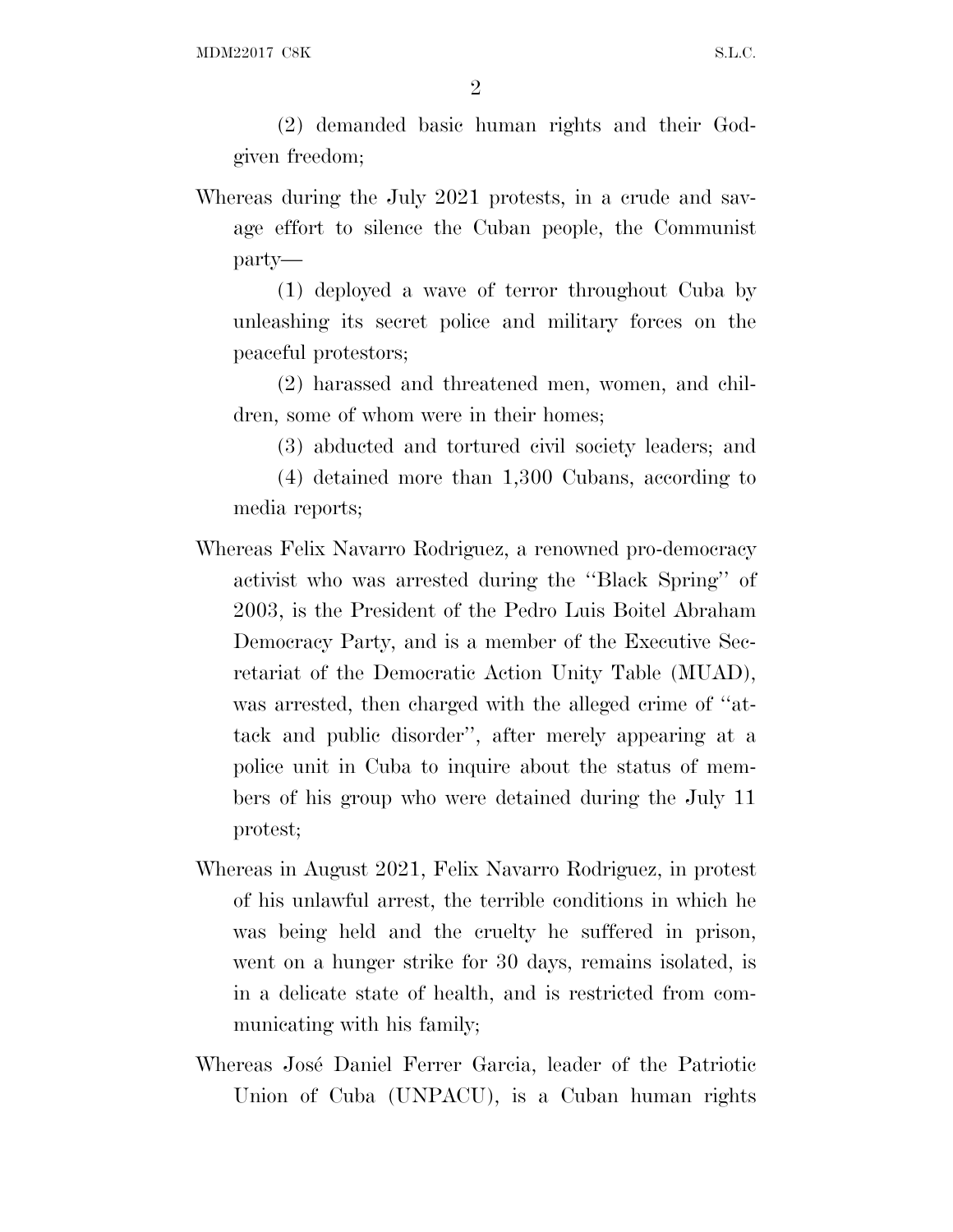MDM22017 C8K S.L.C.

3

and democracy activist, who has worked incessantly to promote fundamental civil liberties for the Cuban people;

- Whereas José Daniel Ferrer Garcia, who was born in Santiago de Cuba on July 29, 1970, has dedicated most of his adult life in peaceful protest against Cuba's brutal and totalitarian Communist dictatorship to ensure that Cubans are allowed to have a voice in matters concerning their own country;
- Whereas José Daniel Ferrer Garcia was among the hundreds of activists who were unlawfully detained by the Cuban regime and has been unjustly imprisoned in isolation for nearly 180 days, where he has been subjected to physical and psychological torture by the brutal Communist Cuban regime;
- Whereas according to José Daniel Ferrer Garcia's family, his health is dire, he is suffering from severe headaches, mouth bleeding, malnutrition, bouts of coughing, and the inability to sleep, all of which was caused by the cruel torture and inhumane treatment he received from the Cuban regime;
- Whereas a host of other pro-democracy activists have been imprisoned solely for peacefully exercising their rights to freedom of expression, including Ciro Alexis Casanovas Pérez, Loreto Hernández García and wife, Donaida Pérez Paseiro, Didier Eduardo Almagro Toledo, Nidia Bienes Paseiro, Demis Valdés Sarduy, Misael Díaz Paseiro, Arianna López Roque, twin sisters Lisdani Rodríguez Isaac and Lisdiani Rodríguez Isaac, and Ivan Hernandez Carrillo;
- Whereas during the week of Christmas 2021, many of these peaceful demonstrators were convicted on charges of sedi-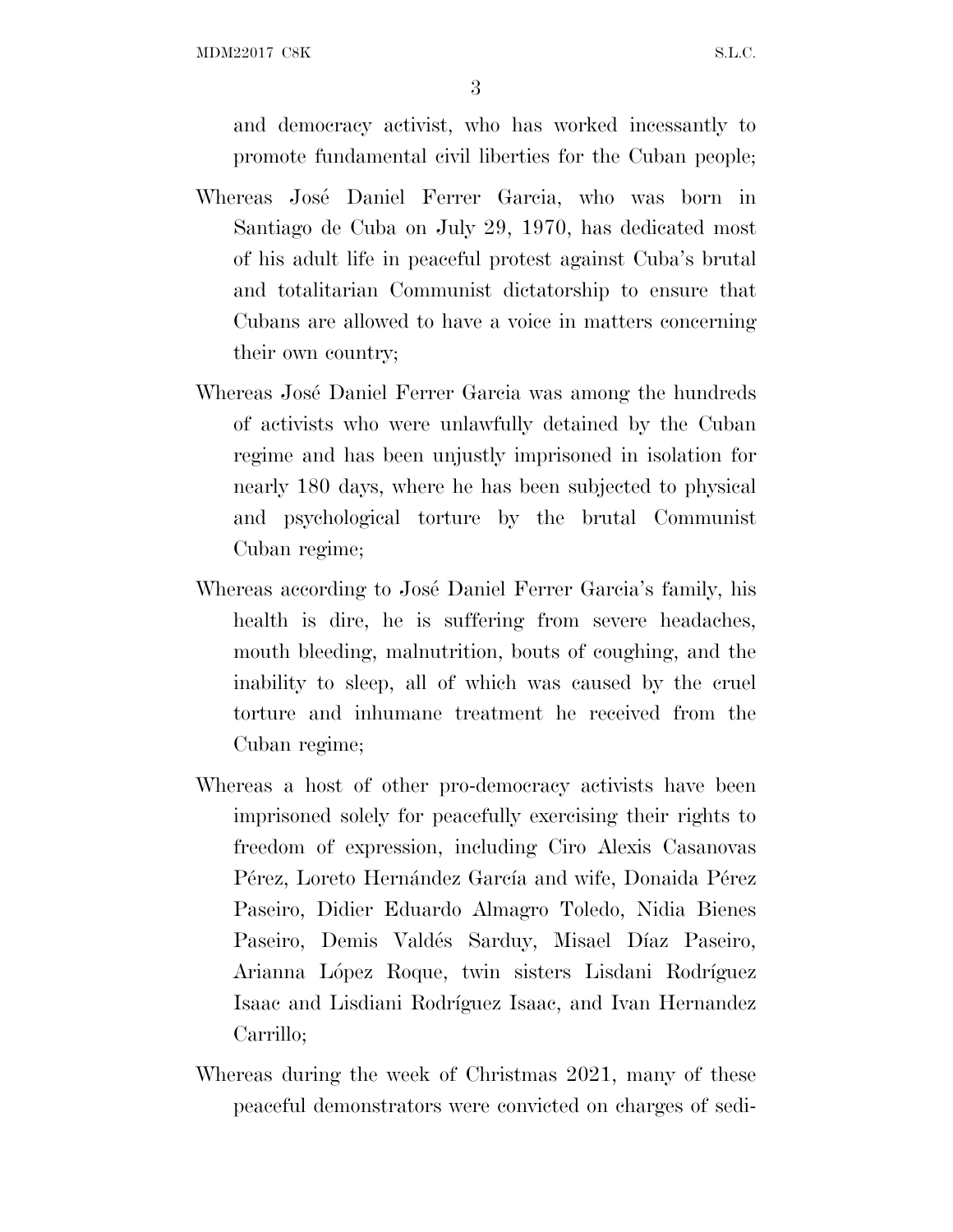MDM22017 C8K S.L.C.

tion and sentenced to decades in prison just for demanding basic human rights; and

Whereas the totalitarian regime is terrified of brave and courageous leaders who stand resolute in fighting for a free Cuba, and will persecute, kidnap, torture, or kill anyone who stands up against their tyranny:

Now, therefore, be it

*Resolved,* That the Senate—

2 (1) condemns the repression of José Daniel Ferrer Garcia and all brave Cuban activists, and de- mands their immediate and unconditional release from prison;

 (2) condemns the brutal torture and inhumane 7 treatment of José Daniel Ferrer Garcia by the Cuban regime and calls for an immediate humani- tarian medical visit by an independent human rights organization to him and to all political prisoners who have been unjustly and illegally detained by the Cuban regime since July 11, 2021;

 (3) condemns Cuba's brutal totalitarian Com- munist dictatorship and demands an end to the suf- fering of the Cuban people and the impunity of the Cuban regime's human rights abusers;

 (4) calls for the international community to stand with the Cuban people and against Cuba's to-talitarian Communist regime for infringing on the